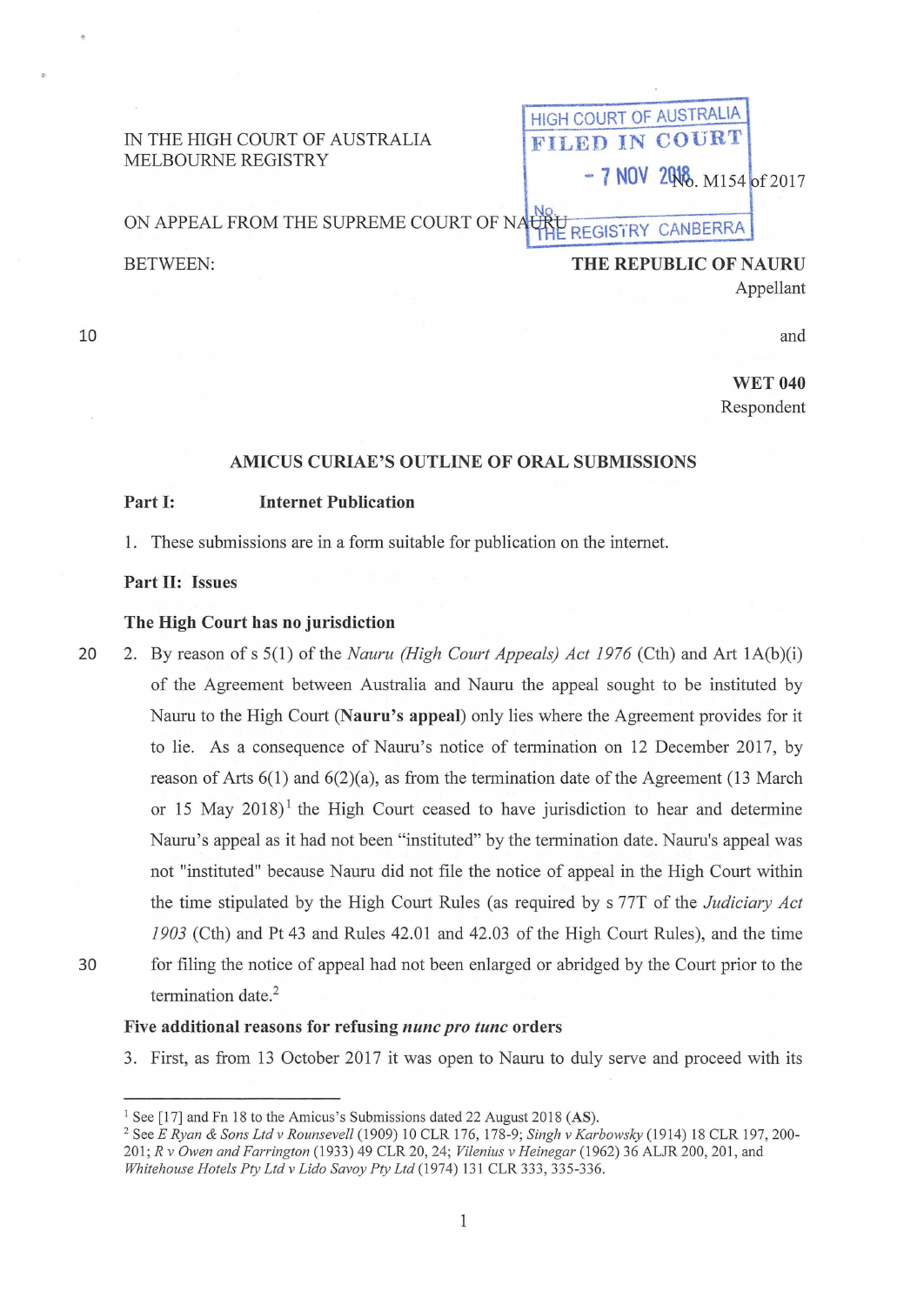Summons dated 13 October 2017 (at AB **381)** to enlarge the time for it to file its notice of appeal without any need to seek the *nunc pro tunc* orders it now seeks. As from 12 December 2017, when Naum gave notice of termination of the Agreement, it must be taken to have been aware that the High Court's jurisdiction to hear its appeal was to cease on 13 March 2018. But, without any explanation, Naum took no step to proceed with its Summons until recently, well after 13 March 2018. Thus, the *nunc pro tunc* orders Naum now seeks to enable its appeal to be instituted on 13 October 2017 (or prior to 13 March 2018) only became necessary as a result of the *laches* or neglect of Nauru in its failure to apply to the Court for the usual orders for enlargement of time prior to the termination  $10$  date.<sup>3</sup>

- 4. Second, the *nunc pro tunc* orders sought by Naum are not available as to make the orders is to impermissibly seek to found a jurisdiction in the Court which it does not otherwise have.<sup>4</sup>
- 5. Third, for the reasons outlined in AS at [25]-[32], Naum's interlocutory application by Summons dated 13 October 2017 and the other documents that were required to be served on the Respondent under Rule 13.02.2 of the High Court Rules were not served in accordance with Pt 9, nor was any order sought for service under Rule 6.01.1. Since cessation of the High Court's jurisdiction as from the termination date, as Naum's appeal did not fall within Art 6(2) of the Agreement, the Respondent was no longer amenable or 20 answerable to the jurisdiction of the Court that existed in this matter prior to that date. To grant the leave sought would impermissibly seek to found a personal jurisdiction over the Respondent which the Court no longer had in respect of Naum's appeal after the termination date. $5$ 
	- 6. Fourth, the Respondent had a vested right to retain the judgment in his favour at least from the termination date  $6$  and, as a consequence, the orders sought are not merely procedural orders but, rather, are substantive orders that are prejudicial to that vested

<sup>3</sup> See *Turner v London* & *South-West Railway Co* (1874) LR 17 Eq 561 at 566 per Sir Charles Hall, the Vice-Chancellor adopting *Chitty's Archibold's Practice* (10<sup>th</sup> Ed 1858, p 1052; 12<sup>th</sup> Ed p 1572); *Evans v Rees* (1840) 12 Add & E 167; 113 ER 774 at 777; *Bingham v England* (1996) 17 WAR 226 per Kennedy ACJ at 239F-G. See also *Hartley Poynton Ltd v Ali* (2005) 11 VR 568, 581-582 [25], 587 [38], 604 [70], 606 [72], 607 [76] and

<sup>609 [80]. 4</sup> See *In re Keystone Knitting Mills' Trade Mark* [1929] 1 Ch 92, 101, 107, 108; *Parsons v Bunge* (1941) 64 CLR 421,427, 434; *Jeffery v Jeffery* (1949) 78 CLR 570, 580; *Emanuele v Australian Securities Commission*  (1997) 188 CLR 114, 125 (Dawson J).<br><sup>5</sup> See *Laurie v Carroll* (1957) 98 CLR 310, 322-323; *Gosper v Sawyer* (1985) 160 CLR 548, 557-558, 564;

*Flaherty v Girgis* (1987) 162 CLR 574, 598-599; *ASIC v Edensor Nominees Pty Ltd* (2001) 204 CLR 559, 570 [2], and *John Pfeiffer Pty Ltd v Rogerson* (2000) 203 CLR 503, 521 [25]. <sup>6</sup> See the cases cited in Fn 2 above.